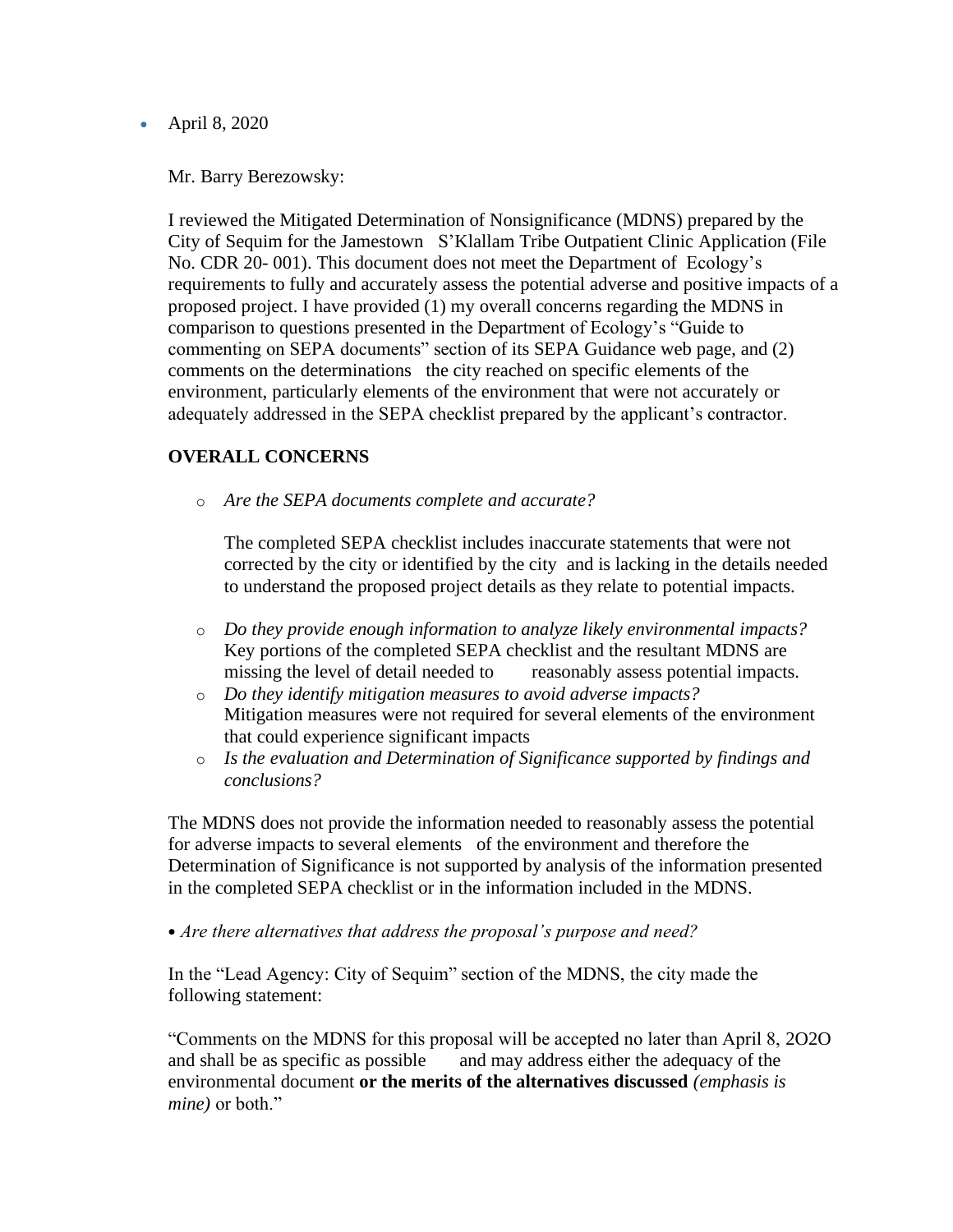However, **the MDNS does not even mention alternatives or purpose and need**, nor does the completed SEPA checklist. There is is substantial evidence that (1) the proposed project is not needed and (2) there is at least one reasonable alternative to the proposed project. Without a discussion of the purpose and need for the proposed project and without a discussion of reasonable alternatives, the MDNS does not present a full and accurate analysis of the potential impacts of the proposed project.

As a result of these shortcomings and the major issues described below, the MDNS falls short of the Department of Ecology's requirements to fully and accurately assess the potential adverse and positive impacts of the proposed project. Without an accurate description of the environment and a more detailed analysis of potential impacts, it is not possible to determine whether or not implementation of the project would result in significant adverse impacts. As a result, the city should conduct a more thorough environmental review in a draft environmental impact statement for the proposed project.

## **COMMENTS ON ELEMENTS OF THE ENVIRONMENT**

My comments on the MDNS are presented below for specific elements of the environment which I believe require correction due to inaccuracies in the completed SPEA checklist, additional information to fully understand the potential for adverse impacts, and additional analysis to fully and accurately assess the potential adverse impacts. These comments are organized using the numbering system presented in the MDNS.

## **5. Animals**

**Comment**: There are conflicting statements in the completed SEPA checklist regarding the "animals" element of the existing environment. However, the MDNS does not recognize that there are polar opposite statements in the completed checklist and simply states that "Staff concurs with the checklist description."

The city needs to resolve the issue of the following diametrically opposed statements in the completed checklist:

Section 5a of the completed checklist states the following:

*"Per the DOE, Northern Spotted Owl, Winter Steelhead, Coho, and Pink Salmon Odd Year inhabit the site. However, the irrigation ditch is used for irrigation purposes and does not have fish."*

Section 5c of the completed checklist states the following:

*"The site is part of the migration route for the winter steelhead, coho, and pink salmon odd year."*